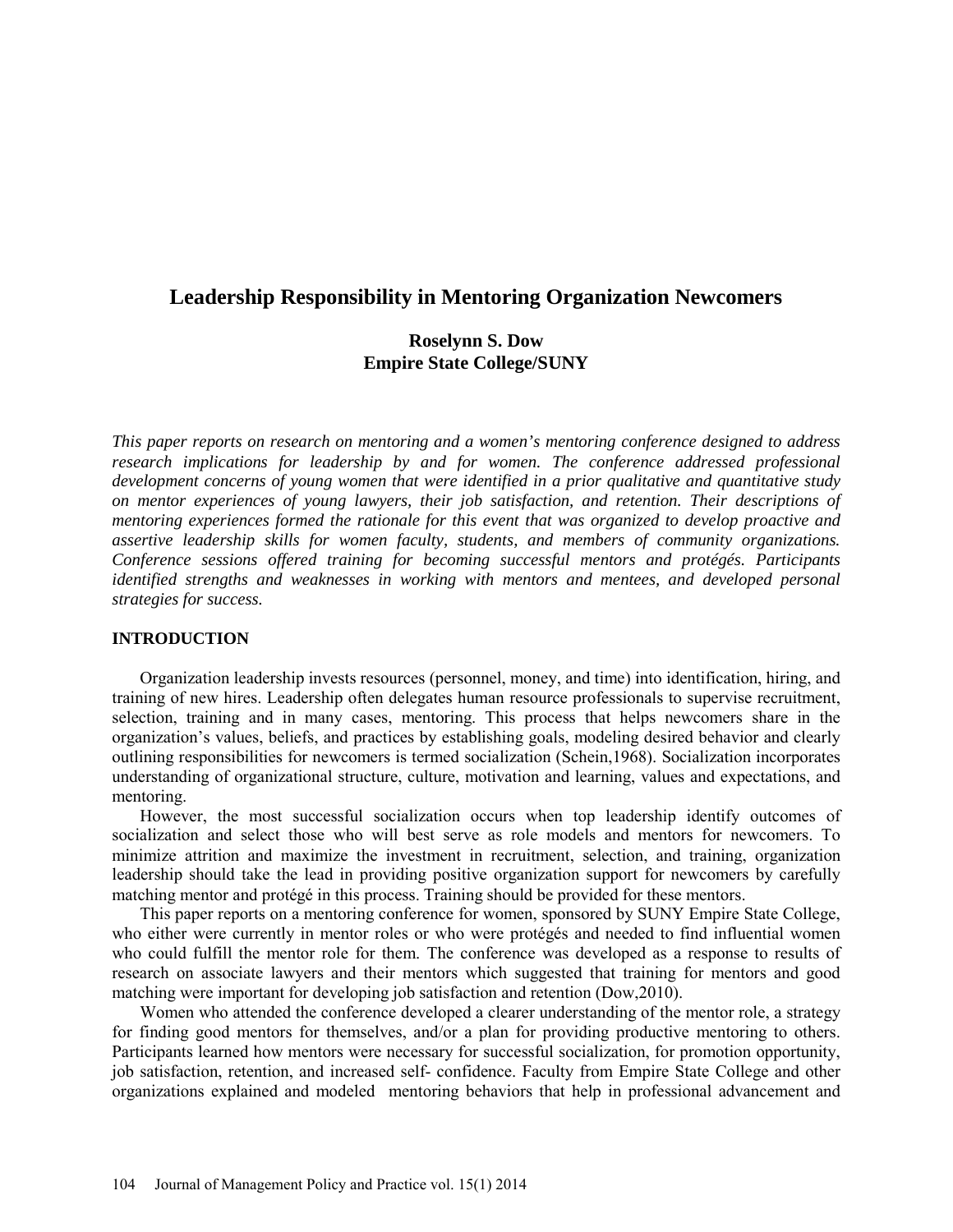success. Participants cycled through a series of workshops in which facilitators helped them develop systemized plans of action for achieving or providing better mentoring opportunities at work and better understanding of the skills they need to develop to make that happen.

### **MENTORS AND SPONSORS**

The development of an adult professional is facilitated by the sponsorship of the new hire, or protégé, by an incumbent organization member. The benefits to the protégé is reported to be greater compensation, faster and better promotions, and greater career mobility—benefits that do not accrue as readily to new hires without mentors or with ineffective mentors. Mentors themselves also derive important benefits such as renewed commitment, a sense of helping a stellar protégé, and advancing the work of the organization (Ensher, 2011).

A sponsor, who may also be assigned, is entrusted with the job of evaluating the degree of excellence in a newcomer's performance in technical skills for a short term. When that time period is over, the newcomer may be left without support.

A mentor, as opposed to a sponsor, is a person who has developed a more personal interest in a new hire and will invest a good deal of time and energy guiding that person through one or more stages in his or her career. Since the mentor represents the organization, leadership must, first, be deliberate about deciding who mentors newcomers and, second, should recognize that there are stages to a mentoring relationship which must be considered when training mentors. Career stages include initiation, cultivation, and separation (Kram,1983). In the "initiation" stage, the first six to twelve months, the mentor is admired and respected for competence and ability to provide support and guidance. During "cultivation" positive expectations of the protégé are tested against reality, career functions (such as challenging assignments, visibility, and professional growth) are addressed first, then psychosocial needs (such as empathy, trust, positive self-regard) are addressed as bonds strengthen between the mentor and protégé (two to five years.) In the final stage of "separation" the protégé demonstrates skills and operates independently. Although the mentor recognizes success in developing new talent and the protégé expresses satisfaction about his or her development, both may naturally experience some feelings of loss and anxiety as the relationship ends. The relationship then becomes redefined as a professional friendship which endures although some ambivalence may be felt as this redefinition period begins (Kram, 1983).

A mentor would typically provide either formal, informal, or both, kinds of training and supervision to the protégé who the mentor believes will subsequently serve the organization capably. In some cases, a mentor selects a protégé who displays characteristics or behaviors that are similar to those of the mentor at an earlier time. The formal relationship offers the protégé benefits of confirmation and acceptance, as well as the commitment to teach and give feedback. The formal relationship may sometimes lack sincerity depending on the degree of mentor involvement in the choice. Being able to have a voice in selecting the protégé makes the experience more enjoyable for the mentor (Parise, 2008). In informal mentoring relationships the protégé may select the mentor or the selection may be mutual. Protégés regard these voluntary match-ups as most valuable because they choose mentors who they believe can offer experience and networks they perceive as important (Scandura, 2001). Mentors make a commitment to value the protégé's achievements and encourage the protégé to be more innovative. They also model the behavior that newcomers are expected to adopt.

Another reason why mentors are critical to successful socialization is that protégés see the organization through the mentors' eyes. Each is exposed to their mentor's attitudes and beliefs about the organization. Supportive mentors represent the organization's commitment

(positive organizational support,) which encourages the protégé to return that commitment (Baranik, 2011).When a mentor helps a protégé gain exposure to other important members of the organization, the protégé views this as caring and supportive organizational behavior. Newcomers who have influential mentors are able to acquire political savvy eventually becoming "insiders" unlike those, such as women and ethnic or racial minorities, who may find themselves closed out of the "political game" and permanently disadvantaged. The more disadvantaged newcomer should employ proactive behaviors to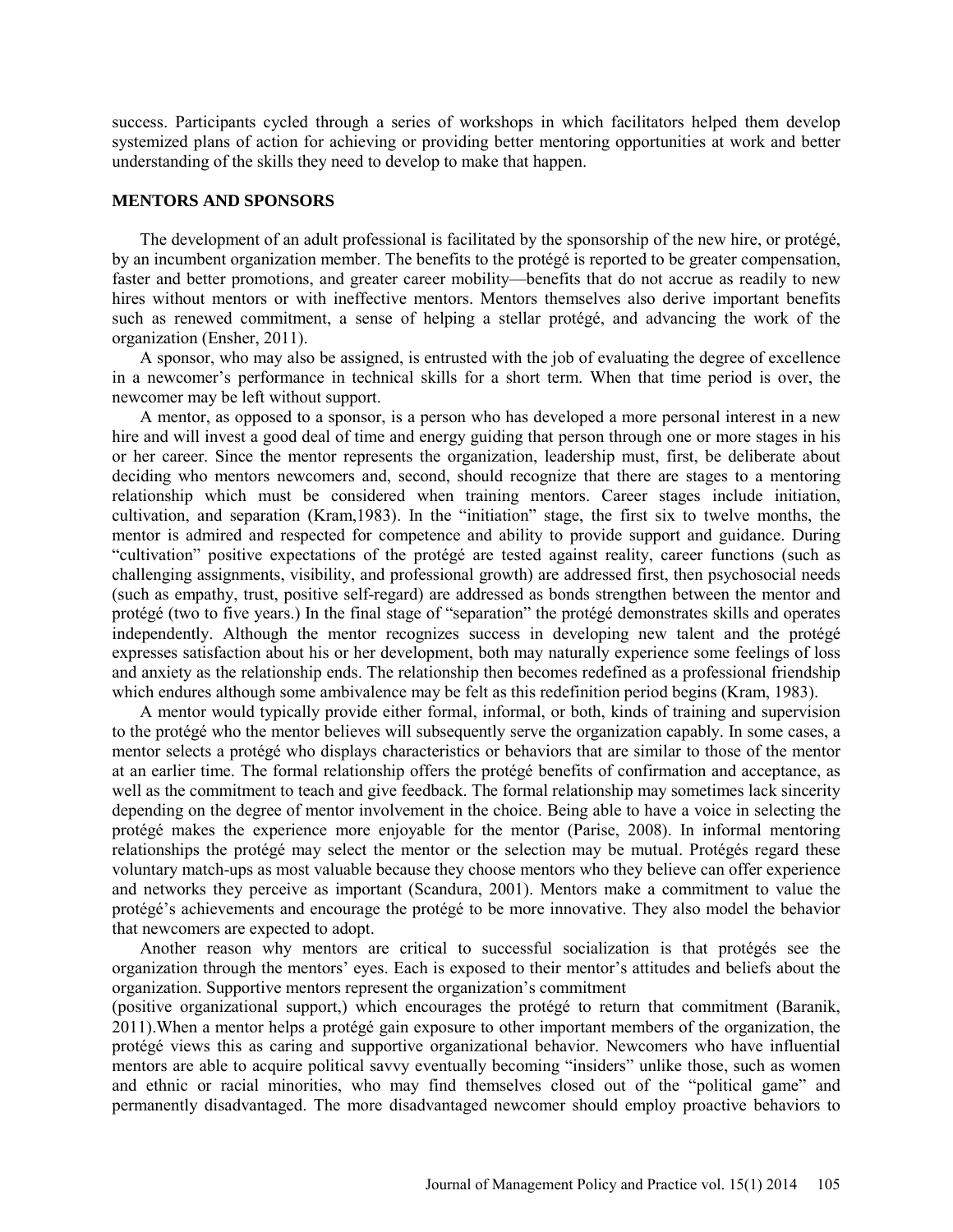narrow the discrepancies between groups and acquire a more supportive mentor. Benishek et al. (2004) looked at existing models of mentoring from a multicultural feminist perspective. They argued that, since individuals have a desire to be mentored by those who are similar to them, it is more difficult for women, women of color, ethnically diverse people, and different social classes to find mentors from similar backgrounds. If they do find a suitably similar mentor, it is likely that the mentor may be less effective in mentoring because he or she has less status and power in the organization than White male counterparts. Organizational leadership should be aware that traditional mentoring has been paternalistic and not responsive to the needs of marginalized sectors, particularly to those who choose a non-linear career path, perhaps choosing to take leaves of absence for child rearing, for example. Leadership must ensure that mentors recognize value in diversity and explore these differences for successful professional development of marginalized persons.

### **RESEARCH**

In a study of the relationship between shared values, job satisfaction and successful mentoring experiences in a professional context, new lawyers (associates) were asked to describe their mentoring experiences (Dow,2010). Shared values and job satisfaction formed the quantitative section of the study (congruence of work values between partners and associates as measured by the Organizational Culture Profile and the Job Diagnostic Survey) while the qualitative section of the study involved interviews with associates and was directed towards the hypothesis: A new lawyer who has a mentor experiences job satisfaction. Associate lawyers were interviewed to determine their satisfaction with their mentors and their vision of good mentoring. This paper reports on these interviews and discusses how the results formed the basis for developing the structure of a conference on mentoring for women.

### **INTERVIEWS ON MENTORING**

Associate lawyers were asked three questions:

- 1. Do you have a mentor and, if so, how did you meet?
- 2. Describe positive aspects of your mentor relationship. Did you experience any disappointments in your mentor relationship?
- 3. How would you describe an ideal mentoring program?

The eight associates interviewed were in the age group of 26–37, had been employed for 6 months to 7 years at their respective firms, included 3 men and 5 women, and 7 Whites and 1 Black. Responses were categorized by five themes: type of relationship to a mentor, characteristics of mentors, positive experiences with mentors, disappointments in the mentoring experience, and the ideal mentoring program. Recurring responses for type of relationship to a mentor were identified by use of words such as "formal" and "assigned"; responses for characteristics of mentors were identified by the use of words such as "Type A," "good teacher," and "informative"; responses for positive experience were identified by the use of words such as "encouragement" and "caring"; and responses for disappointments were identified by the use of phrases such as "inadequate feedback"; the theme of ideal mentoring was recognized by use of phrases such as "individualizing programs" and "freedom to explore."

All responses to the first question were positive. Every associate had been assigned a mentor (or, in some cases, two mentors had been assigned). Some associates had only a partner as mentor, and others had both a partner-mentor and an associate-mentor. If a new associate had an associate-mentor, that mentor was "senior" and had been with the firm for several years and was very knowledgeable about the firm, its partners, and accepted work practices. According to information provided by the interviewees, senior associate-mentors also represented safety to new associates because they are less intimidating than partners and they remember the anxiety and confusion of new associates.

Some associates said they did not have a formal mentor, but agreed that an assigned mentor was a formal relationship. Associates described how they had acquired a mentor as, "When you first join the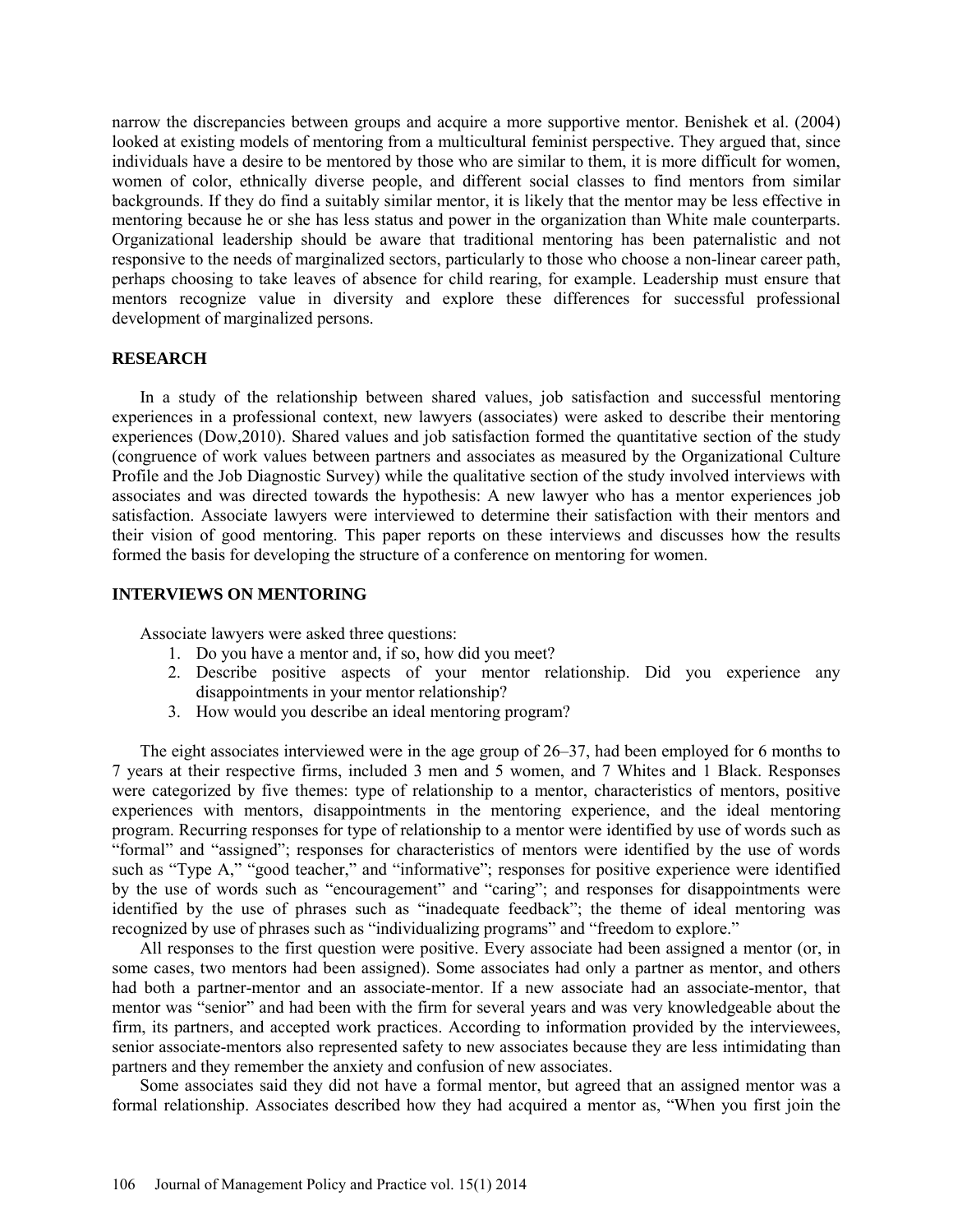firm, you are given a mentor" or repeatedly mentioned the word "assigned." The formal type of mentor is contrasted with the other partner-mentors whom associates acquire later as a result of work in their specialty practices.

Associates considered themselves to be similar to their mentors in personality and outlook toward work. One associate said, "We are all the same—Type A personality. We are 'on' all the time." Another said, "I have a personality mesh with my mentors." Other comments included the phrases "click with a partner" and "finding a partner you are comfortable with."

The second interview question asked associates to "Describe positive aspects of your mentoring relationship." Several subcategories were identified: learning to do the work and handle clients, getting feedback in their work, and socializing to build relationships. These are considered benefits derived from the mentor relationship because associates learn how partners expect work to be completed, receive important feedback to help them improve their work, and start to form new relationships with other partners and associates in a social setting.

Associates cited the benefits of working with their mentors as "having freedom to try things and get support," "learning to meet and handle clients," and "get involved in real work, like depositions." They all agreed their mentors gave "good feedback" or they benefitted because they can "get credit" for their work. Regular contact with a mentor with whom they closely work was also frequently mentioned as a benefit.

Socializing after work hours was considered to be a way to "meet other partners through your mentor and get new work from them" or a way to meet other lawyers and judges, "to strengthen personal connections." One associate described socializing as a way to "build community." Associates regarded those occasions as opportunities to advance at work. Two associates noted they are seldom asked to socialize and they believed they missed out on prime assignments due to their exclusion.

Associates spoke about their mentors' enthusiasm 'and 'about the interest their mentors took in helping them advance in ability. They characterized mentors as good teachers. Repeated comments focused on exceptional teaching ability, not only for the law but for technical aspects of submitting work. Associates said their mentors "were knowledgeable," "will share information," and were an "endless resource." One first-year associate said mentors "look out for my interest." The person she considered her primary mentor recognized she was "good at the work" and helped her get other assignments from other partners. A third-year associate said his mentor was "confident in my ability" and "gives encouragement."

When asked to "Describe any disappointments in the mentoring relationship, they began to itemize some of the experiences with mentors that had fallen short of their expectations. Most attributed disappointment to the firms' policies and not to the individual mentors. One associate did fault the mentor but only in the context of how the mentor was part of a "misguided mentoring program." One associate firmly iterated that she had no disappointment. Recurring responses noted not enough personal contact, socializing with the intent of furthering professional work and relationships, or failing to provide adequate feedback.

Two associates complained about lack of inclusion in in-groups because "[I'm] not part of the 'old boys' club" and "[I'm] not included by my mentor in social activity like going out to impromptu lunches where the 'good' assignments are given out" to "[I'm] not from the same law school as the others" and "[I'm] not getting a chance to meet people outside the firm." Other associates' comments were focused on lack of feedback, minimal teaching, and the mentoring program itself.

Two associates indicated they were not satisfied with the structured mentoring program and that the "initial assignment [of a mentor and specialty] was disappointing" because it was a specialty the associate did not like. Associates did not like to be overly supervised, wanted freedom to choose mentors and specialties themselves, and sought to form personal connections with many partners quickly. Although associates wanted the freedom to choose, they acknowledged that one must "know what questions to ask" a partner because "there's no hand-holding here." None of the interviewed associates expressed interest in slowly learning the organization's policies and practices.

When asked "What would an ideal mentoring program look like for you?" protégés expressed three themes: less formality, an individualized program, and selecting a mentor with power and an interest in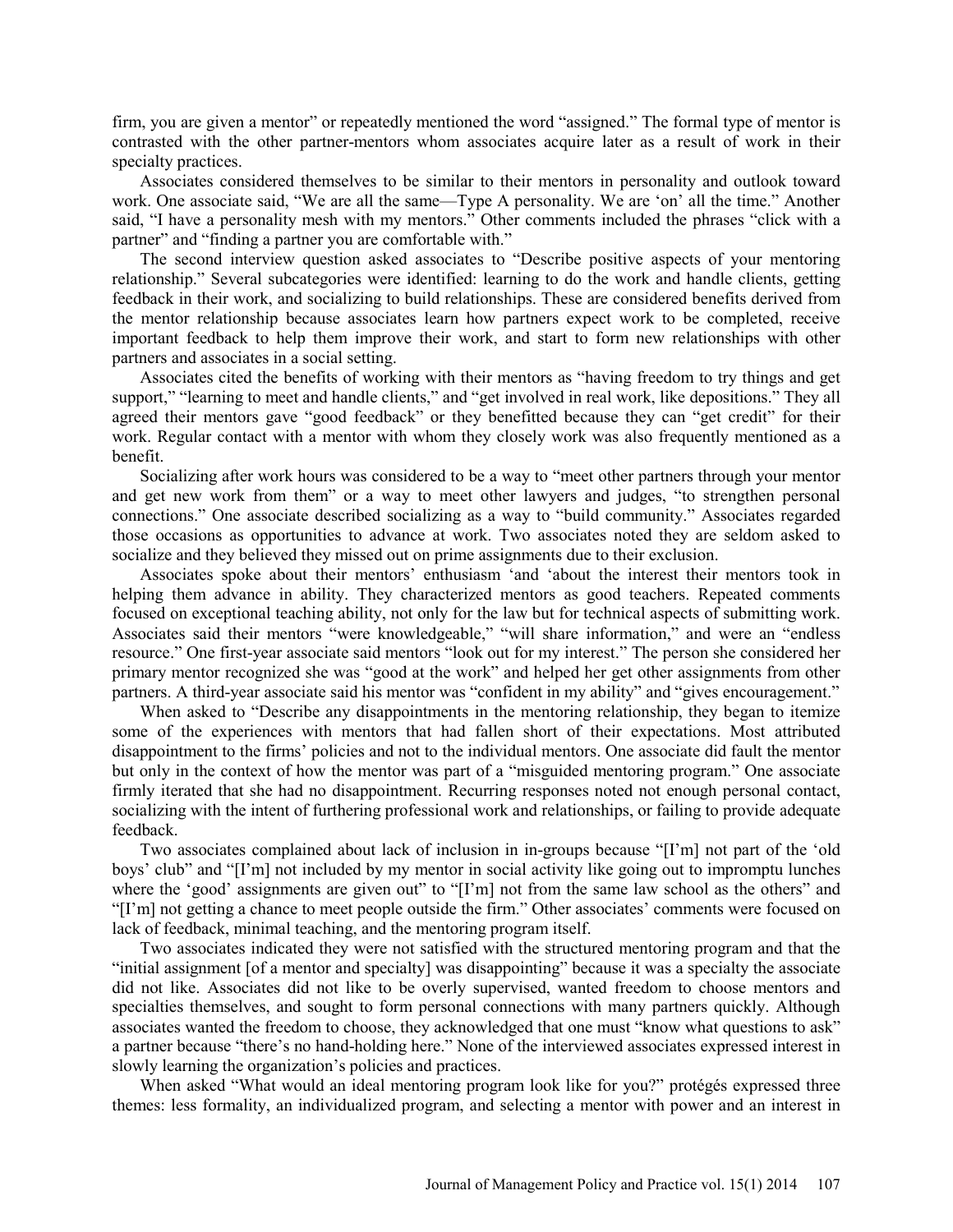mentoring. Repeated comments highlighted the desire for autonomy: "The associate should find a mentor in his specialty by himself," "[I] should have the freedom to contact partners with questions by myself," and the "associate should be encouraged to be proactive and contact any partner they want." Two associates sought a "not overly structured" introduction to the firm characterized as "informal openness."

One described an ideal program as one that would "orbit around the person." Another suggested "putting into place a facilitator who would make possible all the connections" to partners that the associate desired. A third-year believed associates should "have freedom to explore the firm" so they would not need mentors assigned to them immediately. The theme of individualizing programs was again noted by an associate who said, "There should be sensitivity to individual needs like diversity and gender."

Associates wanted a mentor with "power in the firm" and who was highly regarded in the firm for his or her accomplishments. They acknowledged that powerful partners could open doors for associates within the firm and throughout the legal community. An associate who was nearing the time for becoming a partner in the firm said that a mentoring program "should include incentives for partners to mentor and teach. Some of their billable hours should go into this."

Associates offered more details about their informal mentors whom they acquired once they had actually selected a practice that they would pursue as a permanent "calling. The mentors from the selected practice were admired for their knowledge, for their ability to introduce associates to clients and other professionals, and for their power within the firm. The usefulness of mentors as described in these associate interviews confirms Kram's (1983) observations of the stages in the mentor relationship and is similar to what Kram called the "cultivation" phase when mentors expose newcomers to a range of functions.

Associates compared themselves to their mentors, noting that they had similar personalities or perspectives on the work. Kram called this the "initiation" phase when newcomers develop a positive fantasy about theirs mentors and try to behave like them. Associates liked to socialize with their acquired mentors because they had opportunity to meet on social occasions when work assignments were distributed and networking was nurtured. Two associates said that they knew they had missed out on getting the better assignments because their mentors either lacked power to help them or because they mentors simply did not include them in social activity such as a work-day lunch outside the office. Even though one associate had received positive feedback through a recent formal performance review, the associate felt the absence of meaningful feedback that would otherwise be revealed during those important social events to which the associate never received an invitation. Associates hinted at covert discrimination based on not being exactly like their partners. Although associates were hired ostensibly because they were highly recommended by their law schools and were expected to perform well for the firm, no associate could describe how the early socialization process helped integrate someone into the firm if they were from different schools, economic, social or racial backgrounds. Benishek, et al (2004) had found that mentors and mentees seek similarity; the differences of class and race present barriers to finding that similarity in firms lacking diversity. Associates' comments also confirm what Blass (2007) had noted, that mentors could be useful in helping newcomers develop political savvy and networking skills. In other words, mentors could help associates become insiders. Clearly, some associates felt disadvantaged by not having mentors who shared their backgrounds of race or class. They also believed that they were not learning how to navigate office politics as successfully as others who had mentors more like them.

Associates mentioned how their law firms were not a place to work if associates were not proactive or if they needed "hand holding." Feedback was the key to enhancing performance; associates needed to develop strong relationships with mentors and engage them in ongoing feedback. Batt and Katz (2004) described mentoring as being multi-layered, providing newcomers with information on their attitudes and work habits as well as on task related functions. The consummate mentor should assess the associate on many levels and provide feedback that was meaningful and specific. Associates who believed they were relegated to outsider status could not develop positive outlooks as explained by Griffin et al (2000) and would suffer a lack of self-confidence and self-efficacy. Other associates who had been included in social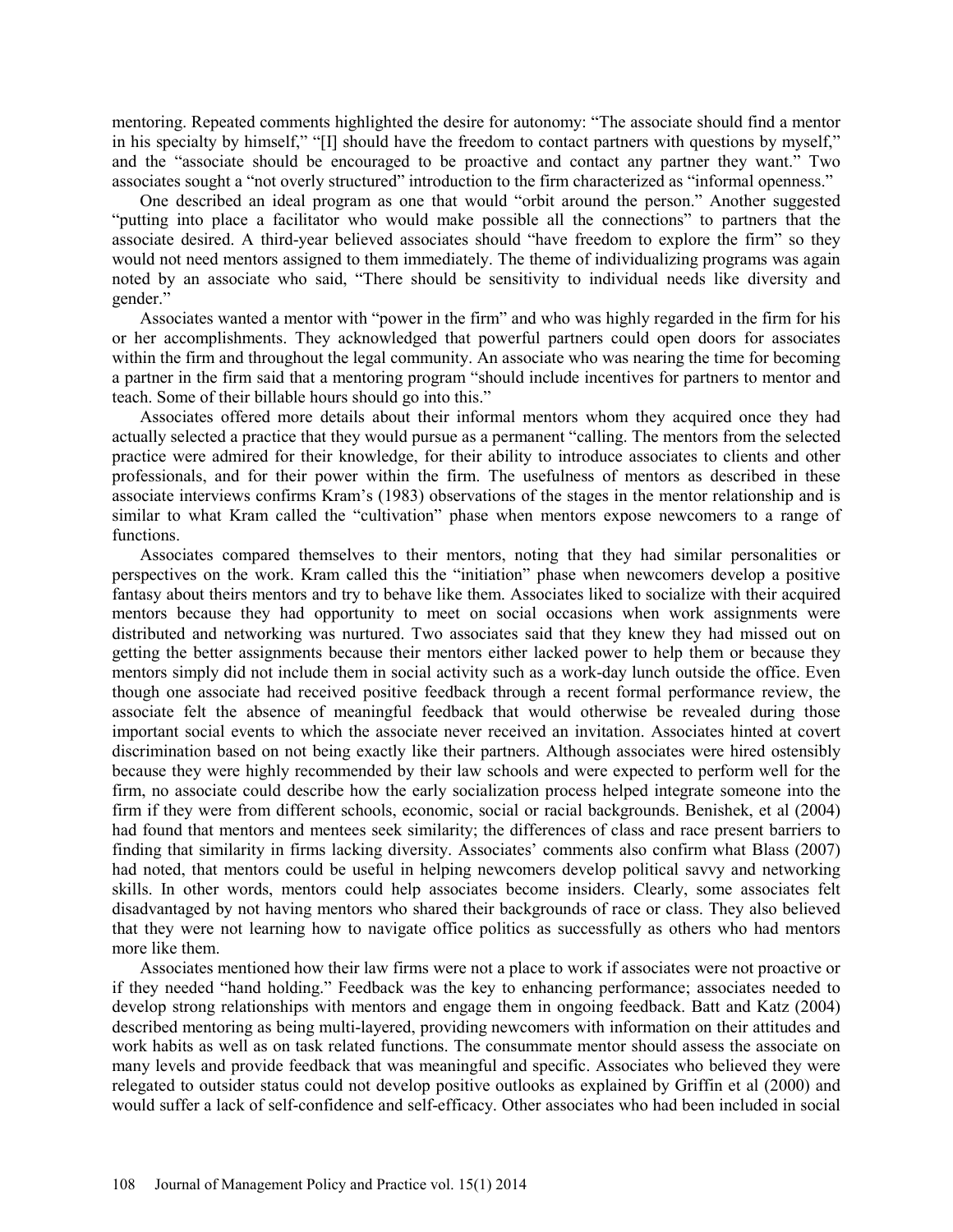networking were enjoying early career advancement identified by personal contact with clients and inclusion in important meetings and court appearances. These associates were very positive and enthusiastic about their work and very proud of their firms. Their need for professional growth was being met, they felt rapport with partners because they shared similar values, and their jobs had evolved to levels requiring full use of complex skills. Their experiences confirm the work of Bauer, et al (2007) who linked newcomer adjustment to clarity about role expectations (mentor feedback), self-efficacy, and social acceptance by peers.

They expressed a desire for autonomy not only in completing their work, but also in deciding what they needed in respect to resources or partner contact to accomplish their goals. One associate offered a solution that actually was hinted at by others, that the firms should assign one person to the task of providing associates with the experiences or resources they needed at the associates' requests. Rather than having the firm map out a socialization program for them, associates felt that they were capable of deciding what they wanted to learn and how the firm could facilitate that process. Mentors would be selected by associates when they were ready to commit to a practice. Their concept of an ideal mentoring program does not follow what Van Maanan (1978) or Jones (1986) proposed for socialization and mentoring programs that result in custodial roles for associates. They favored a collective, formal, sequential, fixed, serial, investiture program. Under that plan, associates would begin employment with formal group training, as in the summer program which corresponds to the collective and formal aspects of Van Maanan's and Jones' custodial socialization programs. Custodial programs would follow a fixed, precise time frame of learning that uses modeling as the method of achieving stability. Associates would also be offered validation of their usefulness through feedback from mentors. Associates, however, envisioned a different socialization plan. Associates would choose a path that Van Maanan and Jones would consider innovative, not custodial: individual, informal, less proscribed, less limiting, and more open to associates deciding what learning or experience would come next. Associates would also include modeling mentors' behaviors as a benefit to their professional growth.

### **CONFERENCE**

The associate lawyer interview responses pointed out a need to have well trained mentors who understood protégé needs for exposure to the organization, new challenges, and frequent formative feedback. The mentoring conference, designed and marketed to women but open to anyone interested in mentoring, responded to needs of many different groups: women just starting out in their careers (or near ready to enter the job force) and those who need to find better, more responsive mentors to help further their already established careers. Eighty-six attendees represented faculty and administrators from fourteen colleges and several for- profit organizations. They ranged in age from mid- twenty year olds to  $40 +$  year olds.

All conference registrants were women which made it possible to develop presentations that would meet their specific needs and address common concerns and interests. Benishek, Bieschke, Park, and Slatery (2004), looking at existing models of mentoring from a multicultural feminist perspective, argued that since individuals have a desire to be mentored by those who are similar to them, it is more difficult for women, women of color, ethnically diverse people, and different social classes to find mentors from similar backgrounds. If they do find a suitably similar mentor, it is likely the mentor may be less effective in helping the protégé find opportunity for showcasing her talent because the mentor has less status and power in the organization than his or her White male counterparts. Traditional mentoring has been paternalistic and not responsive to the needs of marginalized sectors, particularly to those who choose a nonlinear career path. An approach to mentoring that recognizes, values, and explores differences allows for successful professional development of marginalized persons. When the relationship is supportive, the protégé can focus on learning about the organization and its political and social requirements. Empowerment of the protégé and collaboration with the mentor is a path to increased job satisfaction.

It is critically important for women in the work force to be proactive and self-reflective. Age, gender, race, or any other exceptionality may be a barrier to their success unless they master proactivity, self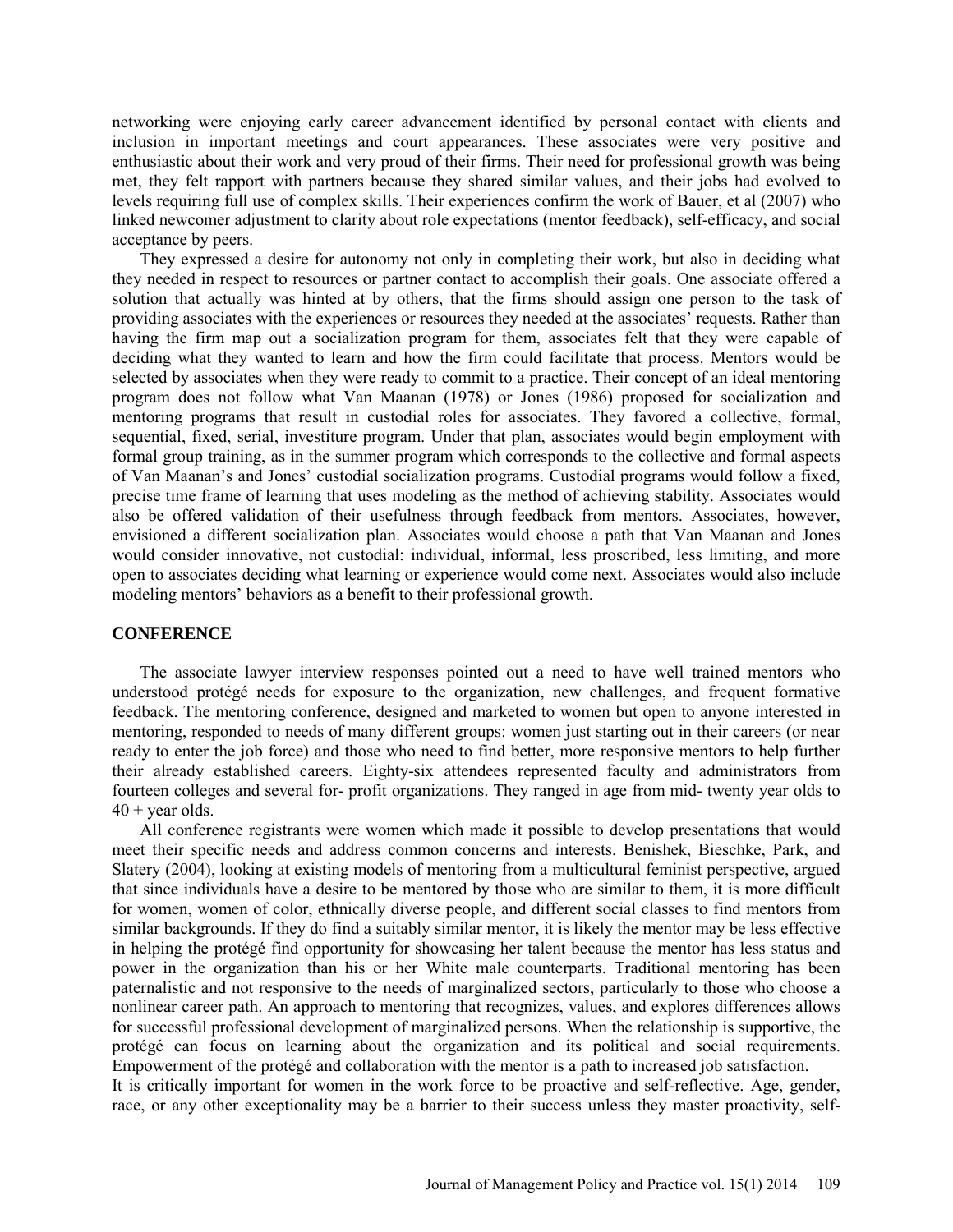understanding, and self-efficacy. The short term goal of the conference was to help attendees develop an awareness of how mentoring helps them thrive in their professional lives and develops a sense of job satisfaction. Another short term goal was development of a personal plan for seeking appropriate mentor relationships, including discussion of being proactive, assessing one's own skills, and how to seek help. Lastly, participants were able to network with others throughout the day long event to find mentors or find opportunity to become mentors. A long term goal was for participants to put their plans and strategies into action and find caring and influential mentors who can help them in their work. Another long term goal was to create a new group of mentors who will "pay forward" to others because they understand how to mentor and are willing to do so.

The one-day conference was designed with an opening plenary, followed by sessions titled: Understanding Mentoring, Being a Great Mentor, What to Expect from Your Mentor, Communication for Mentoring Success, Conflict and Negotiation, and Working with Mentoring Tools. A networking lunch and ending reception provided time for further connections and sharing.

All participants were expected to develop a plan for professional success that focused on finding good mentors, developing fruitful relationships with them, and learning how to evaluate their progress periodically. They were asked to provide voluntary feedback in the next year on the use they have made of their strategic plan and the measure of success they have experienced. The participants were asked to fill out an evaluation sheet at the end of the day to let organizers know what features of the conference were most interesting and useful, which were not, and why. This was followed up by an interest survey via internet which allowed more time for reflection. Some survey participants agreed to engage in followup interviews about the success of their strategic plans to take place near the end of the first year post conference.

#### **RESULTS AND IMPLICATIONS FOR LEADERSHIP**

Responses from participants in the conference survey stressed their desire to become more effective as mentors or as protégés and wanted to learn what one woman termed "concrete steps" to achieve that goal. They recognized that newcomers who are mentored, as opposed to those who are not mentored, are more quickly sensitized to power and politics; the more intense the mentoring relationship, the greater the degree of the newcomer's learning and self-confidence. Participants shared details of socialization programs that assign mentors to newcomers in a formalized way sometimes requiring participation in a mentorship program and in other specified activities. The forced nature of this kind of relationship may serve a proscribed initiation goal; however, it may also decrease the mentor's motivation to help beyond the proscribed program. Informal mentorships, in which mentors select protégées with whom they identify and develop more authentic relationships, are more likely to provide psychosocial guidance and result in higher levels of career success and satisfaction (Chao, Walz, & Gardner, 1992). A survey responder said that she had learned a protégé should "be honest about our role in the relationship and, if results were unsatisfactory, not to be afraid to seek another mentor." The conference protégé group noted that when the protégé receives psychosocial support as well as career-related support from the mentor, the likely result is a perception that his or her interests are being protected. One said that she would value "being interactive" with her mentor and another (who had been a long-time mentor) said the mentor should "remain approachable." Since receipt of rewards such as salary increases and promotion are the result of high performance levels and are related to job satisfaction, clearly, those who have either an informal or formal mentor will benefit over those who do not have a mentor. While some newcomers may be able to achieve desired rewards such as promotions and salary increases without a mentor, it is unclear about the length of time their advancements take and how much harder they must work to achieve their goals as compared to those newcomers with mentors to help guide them. Conference participants who were protégés wanted to learn how they could network to find influential mentors that would help them advance in skill and responsibility as well as learn successful tactics for salary negotiations. One woman's survey response indicated the conference taught her to "move away from unhealthy relationships" in the workplace. Another said that a mentor should "support in a positive way-don't treat the protégé as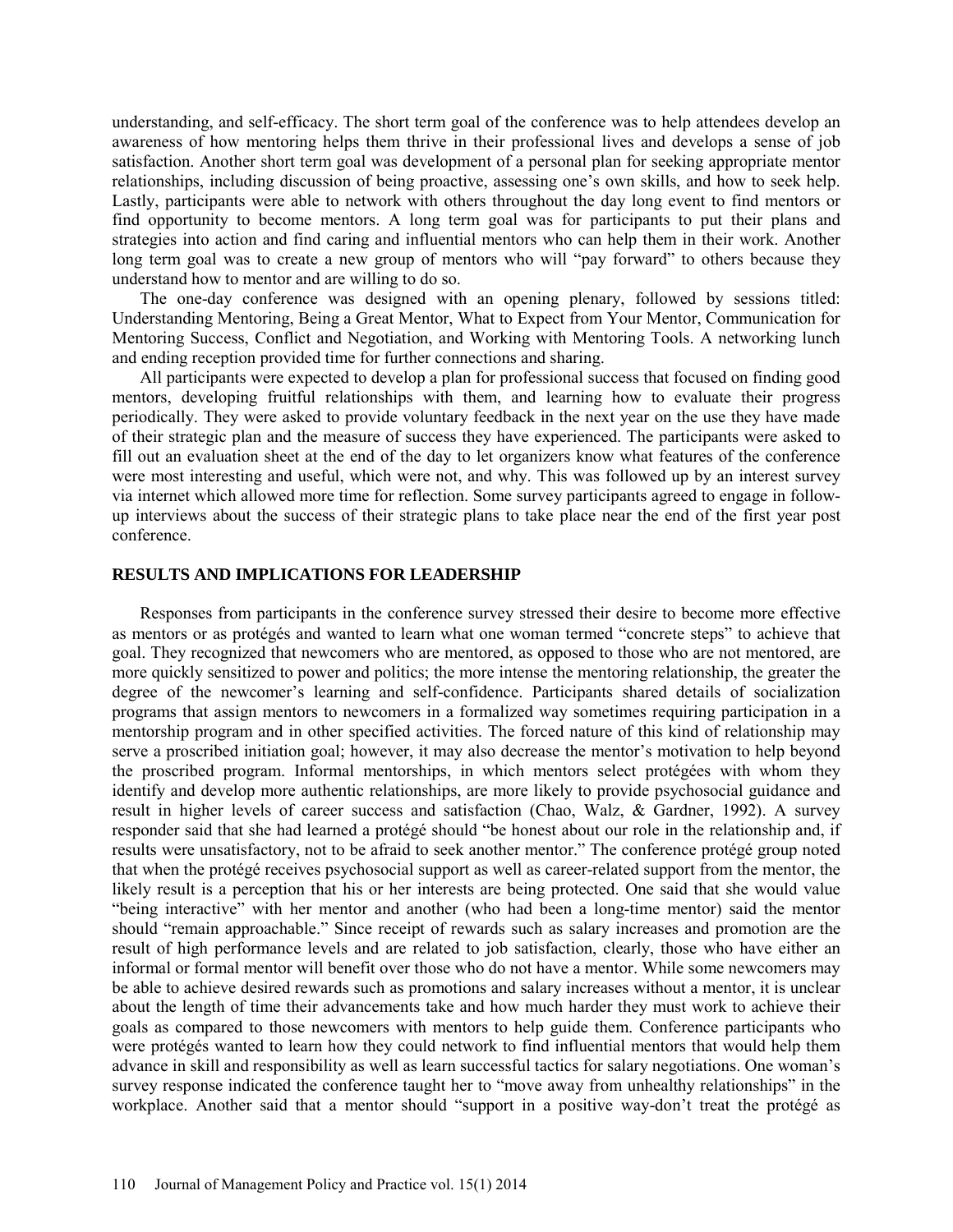competition." Younger proteges commented on open ended questions that they wanted mentors who understood the need for "work-life balance" which is a frequently expressed desire in Gen Y groups. Another women wrote that "participating [in the conference] enabled me to increase my confidence interacting with new people."

Dreher and Ash (1990) completed a study of business school graduates who had been in mentoring relationships and found that mentoring did contribute to career success, particularly in salary levels. However, they noted a difference between income levels of men and women, which they argued was the result of socialization programs that have not recognized the growing number of women in the labor force and their contributions to the organization's profits.

Those mentors who have had experience with both high-performing students and struggling students were of most value in a mentoring role. This kind of mentor was also most useful in developing political understanding and networking skills (Blass, Brouer, Perrewe, & Ferris, 2007).Those newcomers who have the mentoring advantage and are able to acquire political savvy eventually become insiders, unlike those, such as women and ethnic or racial minorities, who may find themselves closed out of the political game and permanently disadvantaged as a result. In that case, the newcomer should employ proactive behaviors to narrow the discrepancies between groups and acquire a supportive mentor who will recognize the newcomer's lack of political understanding and opportunity for networking.

It also highlighted the expectations of members of Generation Y for more autonomy in the way their socialization is planned and a desire for faster professional development. Numerous comments during conference sessions stressed the need for frequent detailed feedback from mentors.

Managerial leadership should carefully assess how well their present socialization programs provide, not only technical training, but also how frequently feedback is given to newcomers and whether feedback effectively targets improved work quality and provides praise for outstanding performance.

Feedback is an area that warrants attention, especially if mentor and protégé are dissimilar in race, class, or gender, because differences sometimes result in communication barriers. Managerial leadership should develop a mentoring program that trains mentors how to develop job satisfaction in newcomers by increasing the frequency of feedback and improving the quality and detail of the feedback. Managers who hold important and powerful positions in the organization and mentors who can be matched by race or gender, for example should be encouraged to mentor. They should receive training on how to be effective mentors to protégés who share similar characters as well as with those who are different from them. They should be offered incentives such as recognition, time off, or other honors, to participate in mentoring programs because they can enrich newcomers' perceptions of connection to the organization's culture and goals.

Findings of this study suggested that management should examine the effect of generational differences on their organizational culture. Introducing a group of people, such as members of Generation Y, who share characteristics that are noticeably different from incumbents, most likely senior management (members of the Boomer Generation) can cause the organization to experience disequilibrium. Recent articles that examined this generation's differences in the legal profession (Amron, 2008; Williamson, 2010) acknowledge that Generation Y members are less likely to desire a slow path and are more eager for advancement quickly. They also want to achieve a work–life balance that challenges the more traditional pattern followed by senior lawyers, who often worked long hours to the detriment of personal life. Managerial leadership must be sensitive to the desire for work-life balance and to different generational attitudes towards work and hierarchy. Developing a long term professional development plan for each newcomer will help the organization understand each newcomers' goals and motivations. A timetable for achieving those goals while still functioning smoothly within the established work patterns of the organization will increase job satisfaction and assure newcomers that the organization cares about their careers. Managerial leadership with help from its human resource professionals should periodically seek feedback from a newcomer about satisfaction with his or her movement towards career goals and facilitate modification of the plan as needed. Similarly, it should seek feedback from mentors who will be able to offer advice for the improvement of the mentoring program.